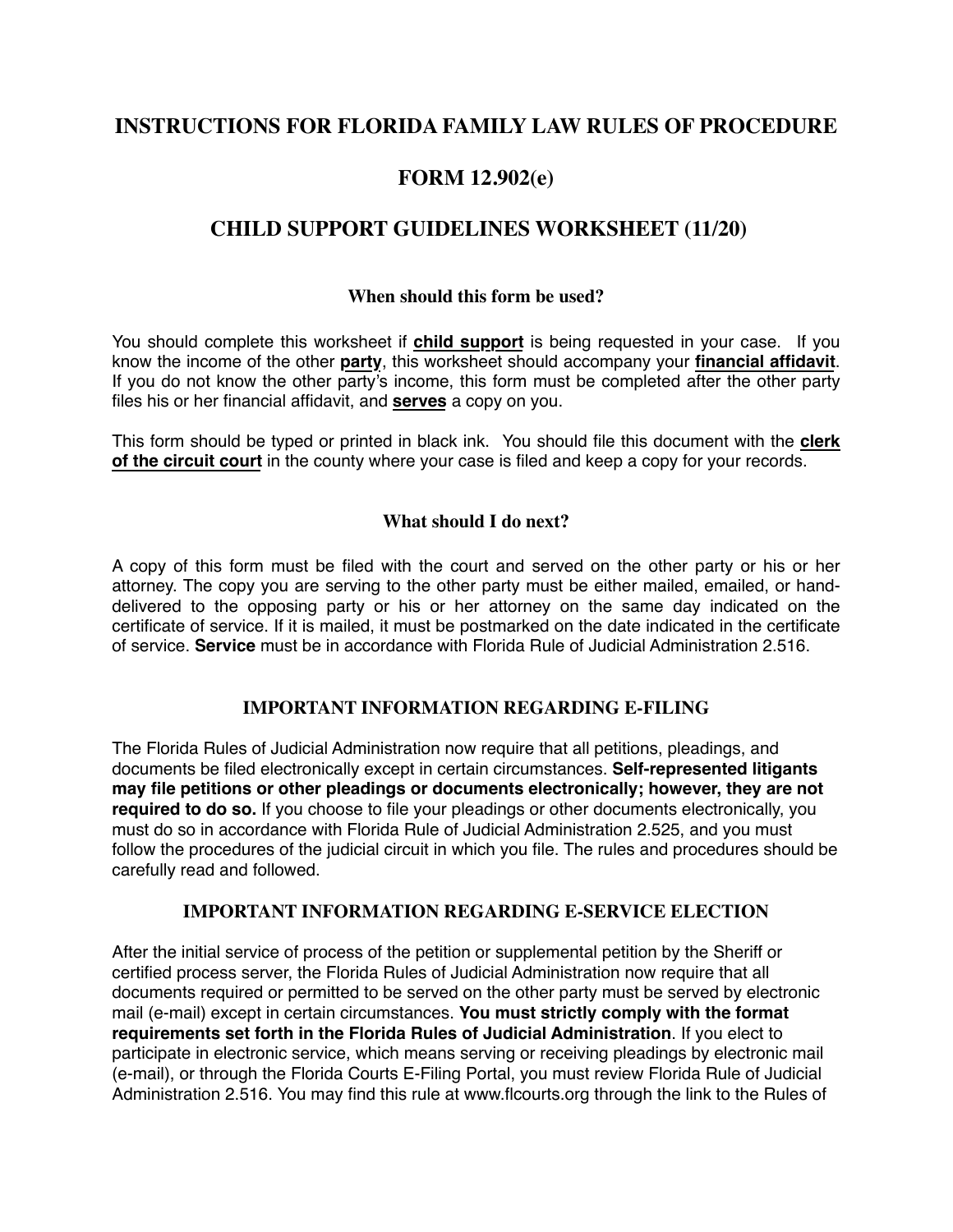Judicial Administration provided under either Family Law Forms: Getting Started, or Rules of Court in the A-Z Topical Index.

**SELF-REPRESENTED LITIGANTS MAY SERVE DOCUMENTS BY E-MAIL; HOWEVER, THEY ARE NOT REQUIRED TO DO SO.** If a self-represented litigant elects to serve and receive documents by email, the procedures must always be followed once the initial election is made.

To serve and receive documents by e-mail, you must designate your e-mail addresses by using the Designation of Current Mailing and E-mail Address, Florida Supreme Court Approved Family Law Form 12.915, and you must provide your e-mail address on each form on which your signature appears. Please **CAREFULLY** read the rules and instructions for: **Certificate of Service (General), Florida Supreme Court Approved Family Law Form 12.914; Designation of Current Mailing and E-mail Address**, Florida Supreme Court Approved Family Law Form 12.915; and Florida Rule of Judicial Administration 2.516.

#### **Where can I look for more information?**

**Before proceeding, you should read "General Information for Self-Represented Litigants" found at the beginning of these forms.** The words that are in **"bold underline"** in these instructions are defined there. For further information, see section 61.30, Florida Statutes.

#### **Special notes. . .**

If you want to keep your address confidential because you have been found by a judge to be the victim of sexual battery, aggravated child abuse, aggravated stalking, harassment, aggravated battery or domestic violence, do not enter the address, telephone, and fax information at the bottom of this form. Instead, file **Request for Confidential Filing of Address**, Florida Supreme Court Approved Family Law Form 12.980(h).

The chart below contains the guideline amounts that you should use when calculating child support. This amount is based on the number of children and the combined income of the parents, and it is divided between the parents in direct proportion to their income or earning capacity. From time to time, some of the amounts in the child support guidelines chart will change. Be sure you have the most recent version of the chart before using it.

Because the guidelines are based on monthly amounts, it may be necessary to convert some income and expense figures from other frequencies to monthly. You should do this as follows:

| If payment is twice per month | Payment amount                  | $x \quad 2$                 | $\alpha = 0$ | <b>Monthly amount</b>                        |
|-------------------------------|---------------------------------|-----------------------------|--------------|----------------------------------------------|
| If payment is every two weeks | Payment amount<br>Yearly amount | $x = 26 = 1$<br>$\div$ 12 = |              | Yearly amount due<br><b>Monthly amount</b>   |
| If payment is weekly          | Weekly amount<br>Yearly amount  | x 52<br>$\div$ 12 =         |              | = Yearly amount due<br><b>Monthly amount</b> |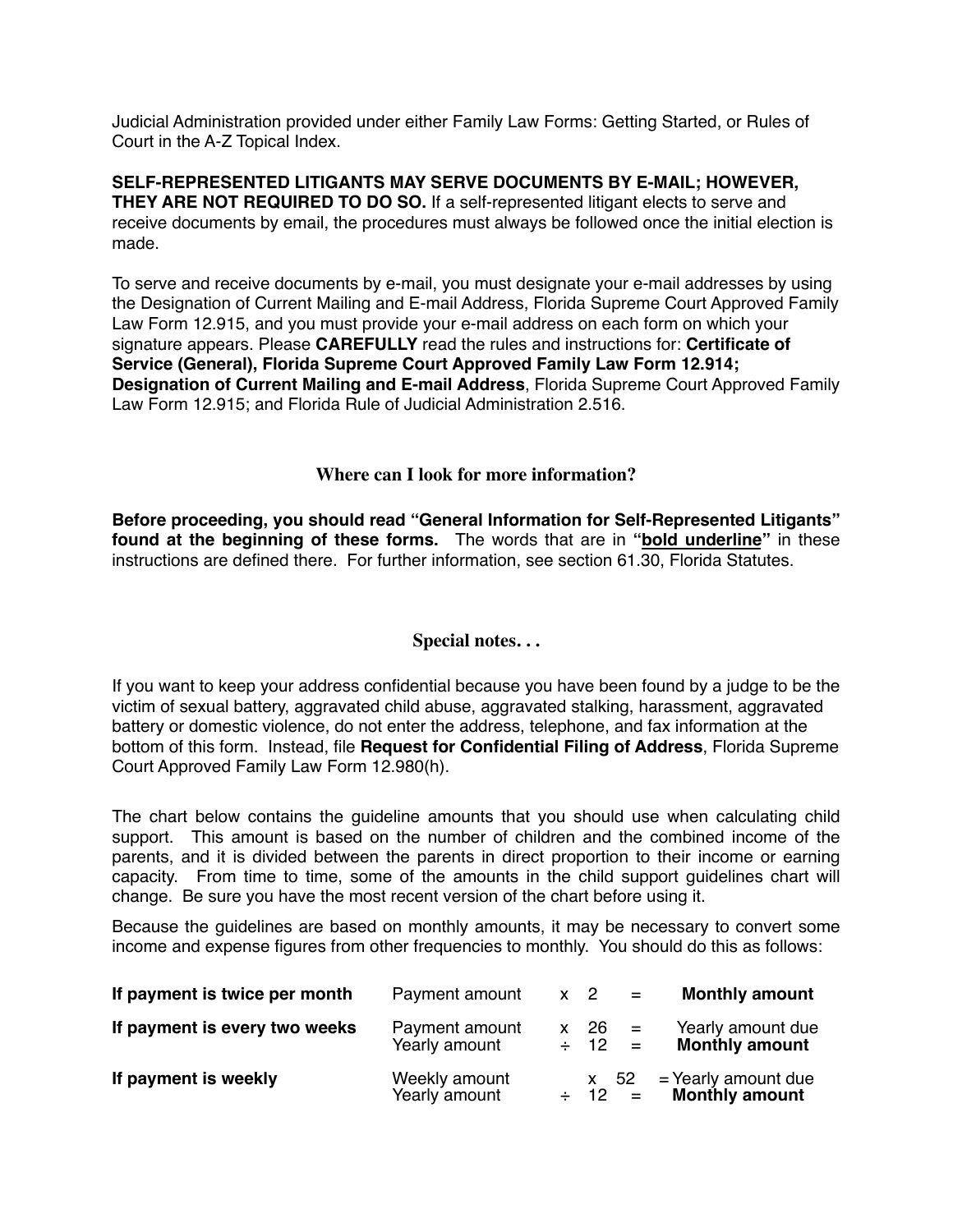If you or the other parent request that the court award an amount that is different than the guideline amount, you must also complete and attach a **Motion to Deviate from Child Support Guidelines**, Florida Supreme Court Approved Family Law Form 12.943.

Remember, a person who is NOT an attorney is called a nonlawyer. If a nonlawyer helps you fill out these forms, that person must give you a copy of a **Disclosure from Nonlawyer**, Florida Family Law Rules of Procedure Form 12.900(a), before he or she helps you. A nonlawyer helping you fill out these forms also **must** put his or her name, address, and telephone number on the bottom of the last page of every form he or she helps you complete.

| Combined             | One   | Two      | <b>Three</b> | Four     | Five     | <b>Six</b> |
|----------------------|-------|----------|--------------|----------|----------|------------|
| Monthly<br>Available | Child | Children | Children     | Children | Children | Children   |
| Income               |       |          |              |          |          |            |
|                      |       |          |              |          |          |            |
| 800.00               | 190   | 211      | 213          | 216      | 218      | 220        |
| 850.00               | 202   | 257      | 259          | 262      | 265      | 268        |
| 900.00               | 213   | 302      | 305          | 309      | 312      | 315        |
| 950.00               | 224   | 347      | 351          | 355      | 359      | 363        |
| 1000.00              | 235   | 365      | 397          | 402      | 406      | 410        |
| 1050.00              | 246   | 382      | 443          | 448      | 453      | 458        |
| 1100.00              | 258   | 400      | 489          | 495      | 500      | 505        |
| 1150.00              | 269   | 417      | 522          | 541      | 547      | 553        |
| 1200.00              | 280   | 435      | 544          | 588      | 594      | 600        |
| 1250.00              | 290   | 451      | 565          | 634      | 641      | 648        |
| 1300.00              | 300   | 467      | 584          | 659      | 688      | 695        |
| 1350.00              | 310   | 482      | 603          | 681      | 735      | 743        |
| 1400.00              | 320   | 498      | 623          | 702      | 765      | 790        |
| 1450.00              | 330   | 513      | 642          | 724      | 789      | 838        |
| 1500.00              | 340   | 529      | 662          | 746      | 813      | 869        |
| 1550.00              | 350   | 544      | 681          | 768      | 836      | 895        |
| 1600.00              | 360   | 560      | 701          | 790      | 860      | 920        |
| 1650.00              | 370   | 575      | 720          | 812      | 884      | 945        |
| 1700.00              | 380   | 591      | 740          | 833      | 907      | 971        |
| 1750.00              | 390   | 606      | 759          | 855      | 931      | 996        |
| 1800.00              | 400   | 622      | 779          | 877      | 955      | 1022       |
| 1850.00              | 410   | 638      | 798          | 900      | 979      | 1048       |
| 1900.00              | 421   | 654      | 818          | 923      | 1004     | 1074       |
| 1950.00              | 431   | 670      | 839          | 946      | 1029     | 1101       |
| 2000.00              | 442   | 686      | 859          | 968      | 1054     | 1128       |
| 2050.00              | 452   | 702      | 879          | 991      | 1079     | 1154       |
| 2100.00              | 463   | 718      | 899          | 1014     | 1104     | 1181       |
| 2150.00              | 473   | 734      | 919          | 1037     | 1129     | 1207       |
| 2200.00              | 484   | 751      | 940          | 1060     | 1154     | 1234       |
| 2250.00              | 494   | 767      | 960          | 1082     | 1179     | 1261       |
| 2300.00              | 505   | 783      | 980          | 1105     | 1204     | 1287       |

### **CHILD SUPPORT GUIDELINES CHART**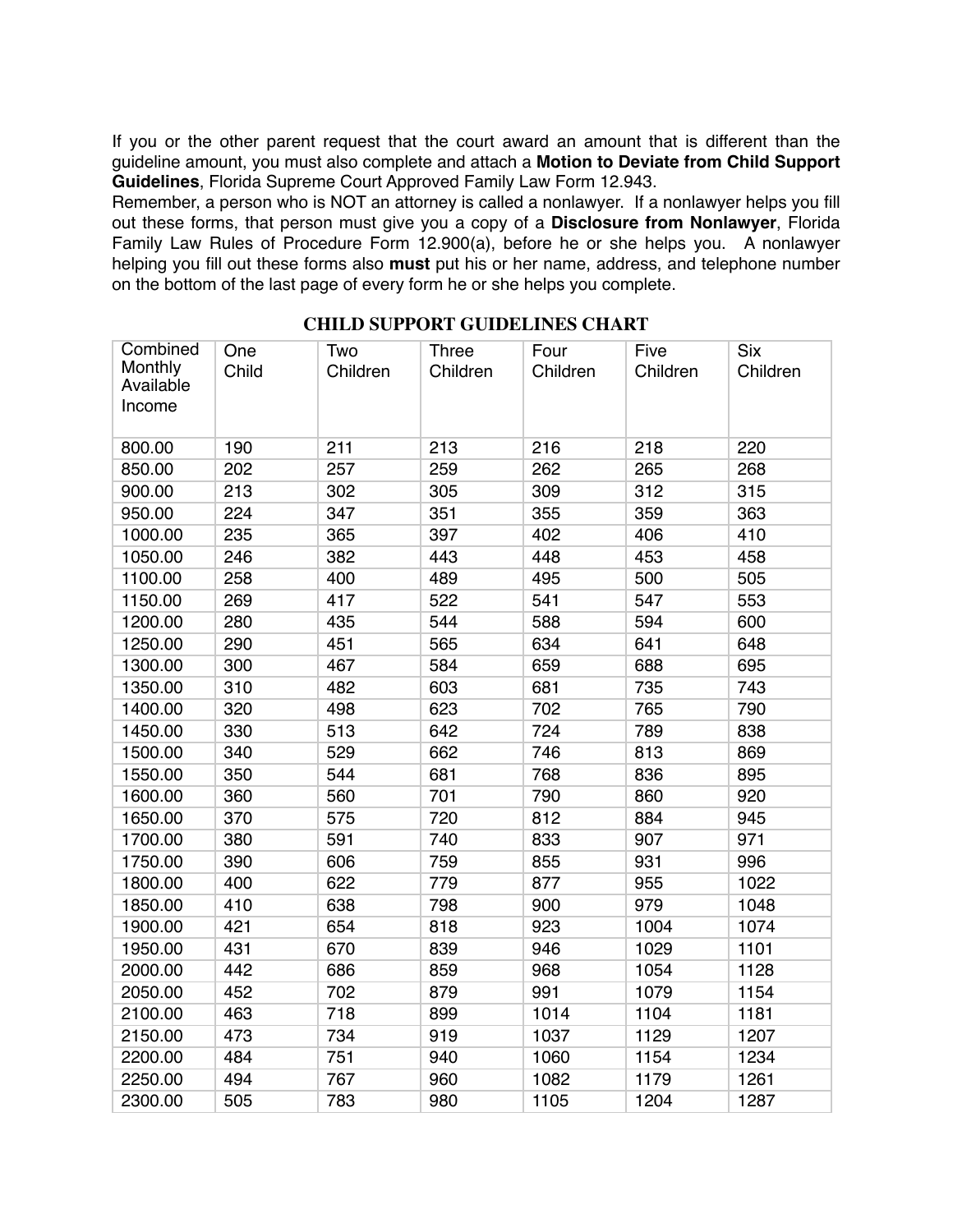| 2350.00 | 515 | 799  | 1000 | 1128 | 1229 | 1314 |
|---------|-----|------|------|------|------|------|
| 2400.00 | 526 | 815  | 1020 | 1151 | 1254 | 1340 |
| 2450.00 | 536 | 831  | 1041 | 1174 | 1279 | 1367 |
| 2500.00 | 547 | 847  | 1061 | 1196 | 1304 | 1394 |
| 2550.00 | 557 | 864  | 1081 | 1219 | 1329 | 1420 |
| 2600.00 | 568 | 880  | 1101 | 1242 | 1354 | 1447 |
| 2650.00 | 578 | 896  | 1121 | 1265 | 1379 | 1473 |
| 2700.00 | 588 | 912  | 1141 | 1287 | 1403 | 1500 |
| 2750.00 | 597 | 927  | 1160 | 1308 | 1426 | 1524 |
| 2800.00 | 607 | 941  | 1178 | 1328 | 1448 | 1549 |
| 2850.00 | 616 | 956  | 1197 | 1349 | 1471 | 1573 |
| 2900.00 | 626 | 971  | 1215 | 1370 | 1494 | 1598 |
| 2950.00 | 635 | 986  | 1234 | 1391 | 1517 | 1622 |
| 3000.00 | 644 | 1001 | 1252 | 1412 | 1540 | 1647 |
| 3050.00 | 654 | 1016 | 1271 | 1433 | 1563 | 1671 |
| 3100.00 | 663 | 1031 | 1289 | 1453 | 1586 | 1695 |
| 3150.00 | 673 | 1045 | 1308 | 1474 | 1608 | 1720 |
| 3200.00 | 682 | 1060 | 1327 | 1495 | 1631 | 1744 |
| 3250.00 | 691 | 1075 | 1345 | 1516 | 1654 | 1769 |
| 3300.00 | 701 | 1090 | 1364 | 1537 | 1677 | 1793 |
| 3350.00 | 710 | 1105 | 1382 | 1558 | 1700 | 1818 |
| 3400.00 | 720 | 1120 | 1401 | 1579 | 1723 | 1842 |
| 3450.00 | 729 | 1135 | 1419 | 1599 | 1745 | 1867 |
| 3500.00 | 738 | 1149 | 1438 | 1620 | 1768 | 1891 |
| 3550.00 | 748 | 1164 | 1456 | 1641 | 1791 | 1915 |
| 3600.00 | 757 | 1179 | 1475 | 1662 | 1814 | 1940 |
| 3650.00 | 767 | 1194 | 1493 | 1683 | 1837 | 1964 |
| 3700.00 | 776 | 1208 | 1503 | 1702 | 1857 | 1987 |
| 3750.00 | 784 | 1221 | 1520 | 1721 | 1878 | 2009 |
| 3800.00 | 793 | 1234 | 1536 | 1740 | 1899 | 2031 |
| 3850.00 | 802 | 1248 | 1553 | 1759 | 1920 | 2053 |
| 3900.00 | 811 | 1261 | 1570 | 1778 | 1940 | 2075 |
| 3950.00 | 819 | 1275 | 1587 | 1797 | 1961 | 2097 |
| 4000.00 | 828 | 1288 | 1603 | 1816 | 1982 | 2119 |
| 4050.00 | 837 | 1302 | 1620 | 1835 | 2002 | 2141 |
| 4100.00 | 846 | 1315 | 1637 | 1854 | 2023 | 2163 |
| 4150.00 | 854 | 1329 | 1654 | 1873 | 2044 | 2185 |
| 4200.00 | 863 | 1342 | 1670 | 1892 | 2064 | 2207 |
| 4250.00 | 872 | 1355 | 1687 | 1911 | 2085 | 2229 |
| 4300.00 | 881 | 1369 | 1704 | 1930 | 2106 | 2251 |
| 4350.00 | 889 | 1382 | 1721 | 1949 | 2127 | 2273 |
| 4400.00 | 898 | 1396 | 1737 | 1968 | 2147 | 2295 |
| 4450.00 | 907 | 1409 | 1754 | 1987 | 2168 | 2317 |
| 4500.00 | 916 | 1423 | 1771 | 2006 | 2189 | 2339 |
| 4550.00 | 924 | 1436 | 1788 | 2024 | 2209 | 2361 |
| 4600.00 | 933 | 1450 | 1804 | 2043 | 2230 | 2384 |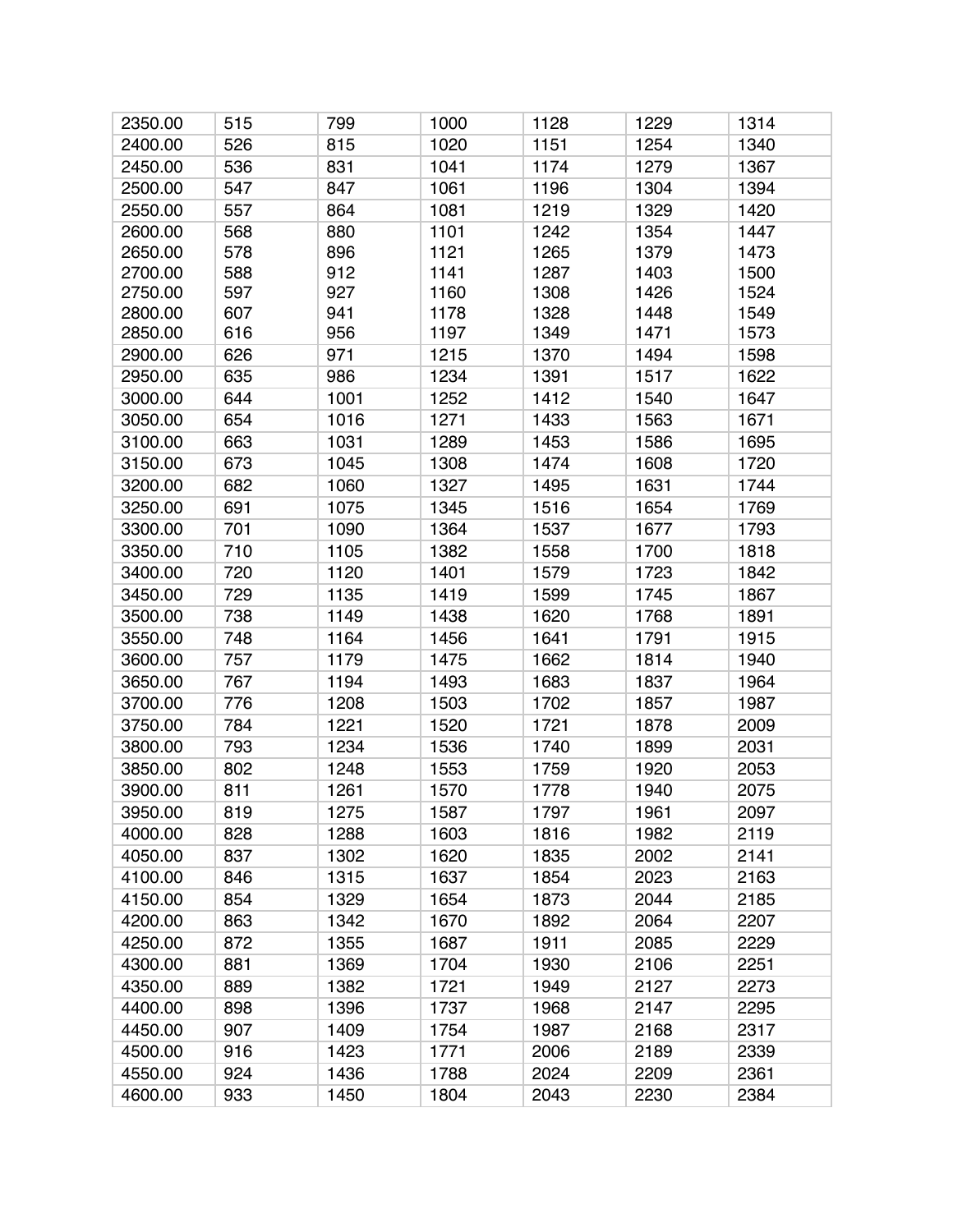| 4650.00 | 942  | 1463 | 1821 | 2062 | 2251 | 2406 |
|---------|------|------|------|------|------|------|
| 4700.00 | 951  | 1477 | 1838 | 2081 | 2271 | 2428 |
| 4750.00 | 959  | 1490 | 1855 | 2100 | 2292 | 2450 |
| 4800.00 | 968  | 1503 | 1871 | 2119 | 2313 | 2472 |
| 4850.00 | 977  | 1517 | 1888 | 2138 | 2334 | 2494 |
| 4900.00 | 986  | 1530 | 1905 | 2157 | 2354 | 2516 |
| 4950.00 | 993  | 1542 | 1927 | 2174 | 2372 | 2535 |
| 5000.00 | 1000 | 1551 | 1939 | 2188 | 2387 | 2551 |
| 5050.00 | 1006 | 1561 | 1952 | 2202 | 2402 | 2567 |
| 5100.00 | 1013 | 1571 | 1964 | 2215 | 2417 | 2583 |
| 5150.00 | 1019 | 1580 | 1976 | 2229 | 2432 | 2599 |
| 5200.00 | 1025 | 1590 | 1988 | 2243 | 2447 | 2615 |
| 5250.00 | 1032 | 1599 | 2000 | 2256 | 2462 | 2631 |
| 5300.00 | 1038 | 1609 | 2012 | 2270 | 2477 | 2647 |
| 5350.00 | 1045 | 1619 | 2024 | 2283 | 2492 | 2663 |
| 5400.00 | 1051 | 1628 | 2037 | 2297 | 2507 | 2679 |
| 5450.00 | 1057 | 1638 | 2049 | 2311 | 2522 | 2695 |
| 5500.00 | 1064 | 1647 | 2061 | 2324 | 2537 | 2711 |
| 5550.00 | 1070 | 1657 | 2073 | 2338 | 2552 | 2727 |
| 5600.00 | 1077 | 1667 | 2085 | 2352 | 2567 | 2743 |
| 5650.00 | 1083 | 1676 | 2097 | 2365 | 2582 | 2759 |
| 5700.00 | 1089 | 1686 | 2109 | 2379 | 2597 | 2775 |
| 5750.00 | 1096 | 1695 | 2122 | 2393 | 2612 | 2791 |
| 5800.00 | 1102 | 1705 | 2134 | 2406 | 2627 | 2807 |
| 5850.00 | 1107 | 1713 | 2144 | 2418 | 2639 | 2820 |
| 5900.00 | 1111 | 1721 | 2155 | 2429 | 2651 | 2833 |
| 5950.00 | 1116 | 1729 | 2165 | 2440 | 2663 | 2847 |
| 6000.00 | 1121 | 1737 | 2175 | 2451 | 2676 | 2860 |
| 6050.00 | 1126 | 1746 | 2185 | 2462 | 2688 | 2874 |
| 6100.00 | 1131 | 1754 | 2196 | 2473 | 2700 | 2887 |
| 6150.00 | 1136 | 1762 | 2206 | 2484 | 2712 | 2900 |
| 6200.00 | 1141 | 1770 | 2216 | 2495 | 2724 | 2914 |
| 6250.00 | 1145 | 1778 | 2227 | 2506 | 2737 | 2927 |
| 6300.00 | 1150 | 1786 | 2237 | 2517 | 2749 | 2941 |
| 6350.00 | 1155 | 1795 | 2247 | 2529 | 2761 | 2954 |
| 6400.00 | 1160 | 1803 | 2258 | 2540 | 2773 | 2967 |
| 6450.00 | 1165 | 1811 | 2268 | 2551 | 2785 | 2981 |
| 6500.00 | 1170 | 1819 | 2278 | 2562 | 2798 | 2994 |
| 6550.00 | 1175 | 1827 | 2288 | 2573 | 2810 | 3008 |
| 6600.00 | 1179 | 1835 | 2299 | 2584 | 2822 | 3021 |
| 6650.00 | 1184 | 1843 | 2309 | 2595 | 2834 | 3034 |
| 6700.00 | 1189 | 1850 | 2317 | 2604 | 2845 | 3045 |
| 6750.00 | 1193 | 1856 | 2325 | 2613 | 2854 | 3055 |
| 6800.00 | 1196 | 1862 | 2332 | 2621 | 2863 | 3064 |
| 6850.00 | 1200 | 1868 | 2340 | 2630 | 2872 | 3074 |
| 6900.00 | 1204 | 1873 | 2347 | 2639 | 2882 | 3084 |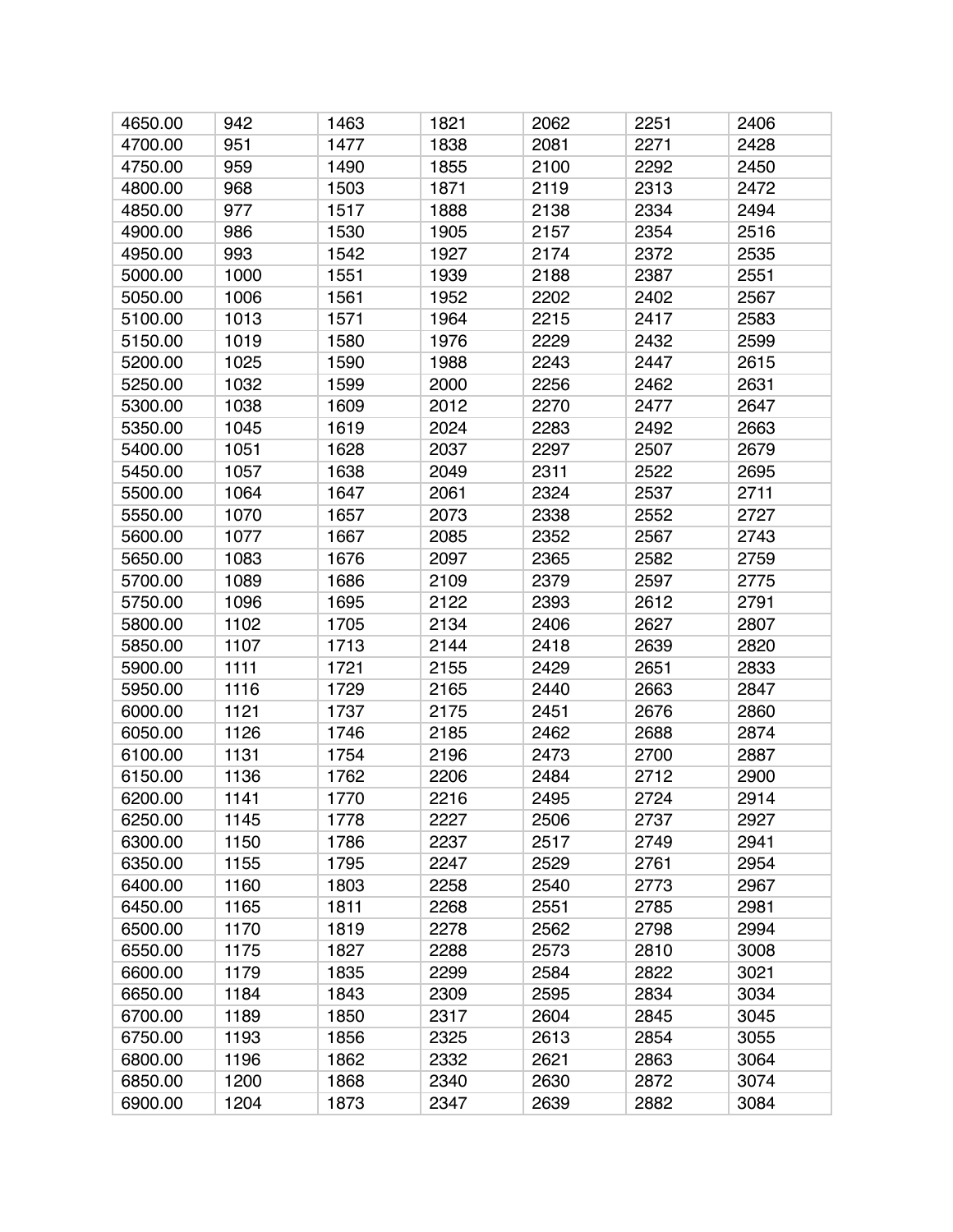| 6950.00 | 1208 | 1879 | 2355 | 2647 | 2891 | 3094 |
|---------|------|------|------|------|------|------|
| 7000.00 | 1212 | 1885 | 2362 | 2656 | 2900 | 3103 |
| 7050.00 | 1216 | 1891 | 2370 | 2664 | 2909 | 3113 |
| 7100.00 | 1220 | 1897 | 2378 | 2673 | 2919 | 3123 |
| 7150.00 | 1224 | 1903 | 2385 | 2681 | 2928 | 3133 |
| 7200.00 | 1228 | 1909 | 2393 | 2690 | 2937 | 3142 |
| 7250.00 | 1232 | 1915 | 2400 | 2698 | 2946 | 3152 |
| 7300.00 | 1235 | 1921 | 2408 | 2707 | 2956 | 3162 |
| 7350.00 | 1239 | 1927 | 2415 | 2716 | 2965 | 3172 |
| 7400.00 | 1243 | 1933 | 2423 | 2724 | 2974 | 3181 |
| 7450.00 | 1247 | 1939 | 2430 | 2733 | 2983 | 3191 |
| 7500.00 | 1251 | 1945 | 2438 | 2741 | 2993 | 3201 |
| 7550.00 | 1255 | 1951 | 2446 | 2750 | 3002 | 3211 |
| 7600.00 | 1259 | 1957 | 2453 | 2758 | 3011 | 3220 |
| 7650.00 | 1263 | 1963 | 2461 | 2767 | 3020 | 3230 |
| 7700.00 | 1267 | 1969 | 2468 | 2775 | 3030 | 3240 |
| 7750.00 | 1271 | 1975 | 2476 | 2784 | 3039 | 3250 |
| 7800.00 | 1274 | 1981 | 2483 | 2792 | 3048 | 3259 |
| 7850.00 | 1278 | 1987 | 2491 | 2801 | 3057 | 3269 |
| 7900.00 | 1282 | 1992 | 2498 | 2810 | 3067 | 3279 |
| 7950.00 | 1286 | 1998 | 2506 | 2818 | 3076 | 3289 |
| 8000.00 | 1290 | 2004 | 2513 | 2827 | 3085 | 3298 |
| 8050.00 | 1294 | 2010 | 2521 | 2835 | 3094 | 3308 |
| 8100.00 | 1298 | 2016 | 2529 | 2844 | 3104 | 3318 |
| 8150.00 | 1302 | 2022 | 2536 | 2852 | 3113 | 3328 |
| 8200.00 | 1306 | 2028 | 2544 | 2861 | 3122 | 3337 |
| 8250.00 | 1310 | 2034 | 2551 | 2869 | 3131 | 3347 |
| 8300.00 | 1313 | 2040 | 2559 | 2878 | 3141 | 3357 |
| 8350.00 | 1317 | 2046 | 2566 | 2887 | 3150 | 3367 |
| 8400.00 | 1321 | 2052 | 2574 | 2895 | 3159 | 3376 |
| 8450.00 | 1325 | 2058 | 2581 | 2904 | 3168 | 3386 |
| 8500.00 | 1329 | 2064 | 2589 | 2912 | 3178 | 3396 |
| 8550.00 | 1333 | 2070 | 2597 | 2921 | 3187 | 3406 |
| 8600.00 | 1337 | 2076 | 2604 | 2929 | 3196 | 3415 |
| 8650.00 | 1341 | 2082 | 2612 | 2938 | 3205 | 3425 |
| 8700.00 | 1345 | 2088 | 2619 | 2946 | 3215 | 3435 |
| 8750.00 | 1349 | 2094 | 2627 | 2955 | 3224 | 3445 |
| 8800.00 | 1352 | 2100 | 2634 | 2963 | 3233 | 3454 |
| 8850.00 | 1356 | 2106 | 2642 | 2972 | 3242 | 3464 |
| 8900.00 | 1360 | 2111 | 2649 | 2981 | 3252 | 3474 |
| 8950.00 | 1364 | 2117 | 2657 | 2989 | 3261 | 3484 |
| 9000.00 | 1368 | 2123 | 2664 | 2998 | 3270 | 3493 |
| 9050.00 | 1372 | 2129 | 2672 | 3006 | 3279 | 3503 |
| 9100.00 | 1376 | 2135 | 2680 | 3015 | 3289 | 3513 |
| 9150.00 | 1380 | 2141 | 2687 | 3023 | 3298 | 3523 |
| 9200.00 | 1384 | 2147 | 2695 | 3032 | 3307 | 3532 |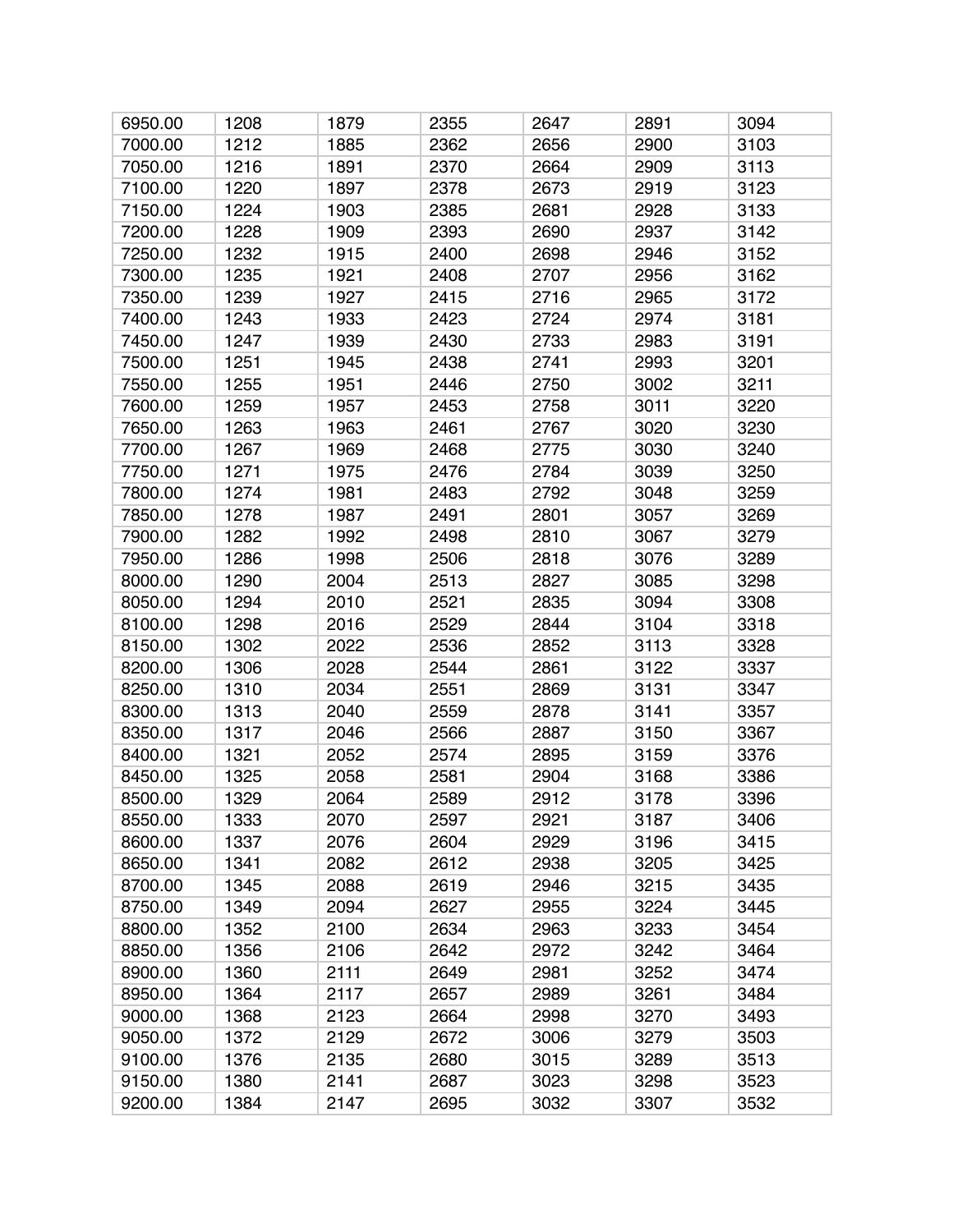| 9250.00  | 1388                        | 2153                                 | 2702 | 3040 | 3316                     | 3542 |
|----------|-----------------------------|--------------------------------------|------|------|--------------------------|------|
| 9300.00  | 1391                        | 2159                                 | 2710 | 3049 | 3326                     | 3552 |
| 9350.00  | 1395                        | 2165                                 | 2717 | 3058 | 3335                     | 3562 |
| 9400.00  | 1399                        | 2171                                 | 2725 | 3066 | 3344                     | 3571 |
|          | 1403                        |                                      | 2732 |      | 3353                     | 3581 |
| 9450.00  |                             | 2177                                 |      | 3075 |                          |      |
| 9500.00  | 1407                        | 2183                                 | 2740 | 3083 | 3363                     | 3591 |
| 9550.00  | 1411                        | 2189                                 | 2748 | 3092 | 3372                     | 3601 |
| 9600.00  | 1415                        | 2195                                 | 2755 | 3100 | 3381                     | 3610 |
| 9650.00  | 1419                        | 2201                                 | 2763 | 3109 | 3390                     | 3620 |
| 9700.00  | 1422                        | 2206                                 | 2767 | 3115 | 3396                     | 3628 |
| 9750.00  | 1425                        | 2210                                 | 2772 | 3121 | 3402                     | 3634 |
| 9800.00  | 1427                        | 2213                                 | 2776 | 3126 | 3408                     | 3641 |
| 9850.00  | 1430                        | 2217                                 | 2781 | 3132 | 3414                     | 3647 |
| 9900.00  | 1432                        | 2221                                 | 2786 | 3137 | 3420                     | 3653 |
| 9950.00  | 1435                        | 2225                                 | 2791 | 3143 | 3426                     | 3659 |
| 10000.00 | 1437                        | 2228                                 | 2795 | 3148 | 3432                     | 3666 |
|          | IN THE CIRCUIT COURT OF THE |                                      |      |      | <b>JUDICIAL CIRCUIT,</b> |      |
|          |                             | <b>COUNTY, FLORIDA</b><br>IN AND FOR |      |      |                          |      |

Case No.: Division:

Petitioner,

,

and

, Respondent.

## **NOTICE OF FILING CHILD SUPPORT GUIDELINES WORKSHEET**

PLEASE TAKE NOTICE, that *{name}* \_\_\_\_\_\_\_, is filing his/

her Child Support Guidelines Worksheet attached and labeled Exhibit 1.

## **CERTIFICATE OF SERVICE**

I certify that a copy of this Notice of Filing with the Child Support Guidelines Worksheet was [**check all used**]: ( ) e-mailed ( ) mailed ( ) faxed ( ) hand delivered to the person(s) listed below on *{date}* \_\_\_\_\_\_\_\_\_\_\_\_\_\_\_\_.

|          | Other party or his/her attorney: |
|----------|----------------------------------|
| Name:    |                                  |
| Address: |                                  |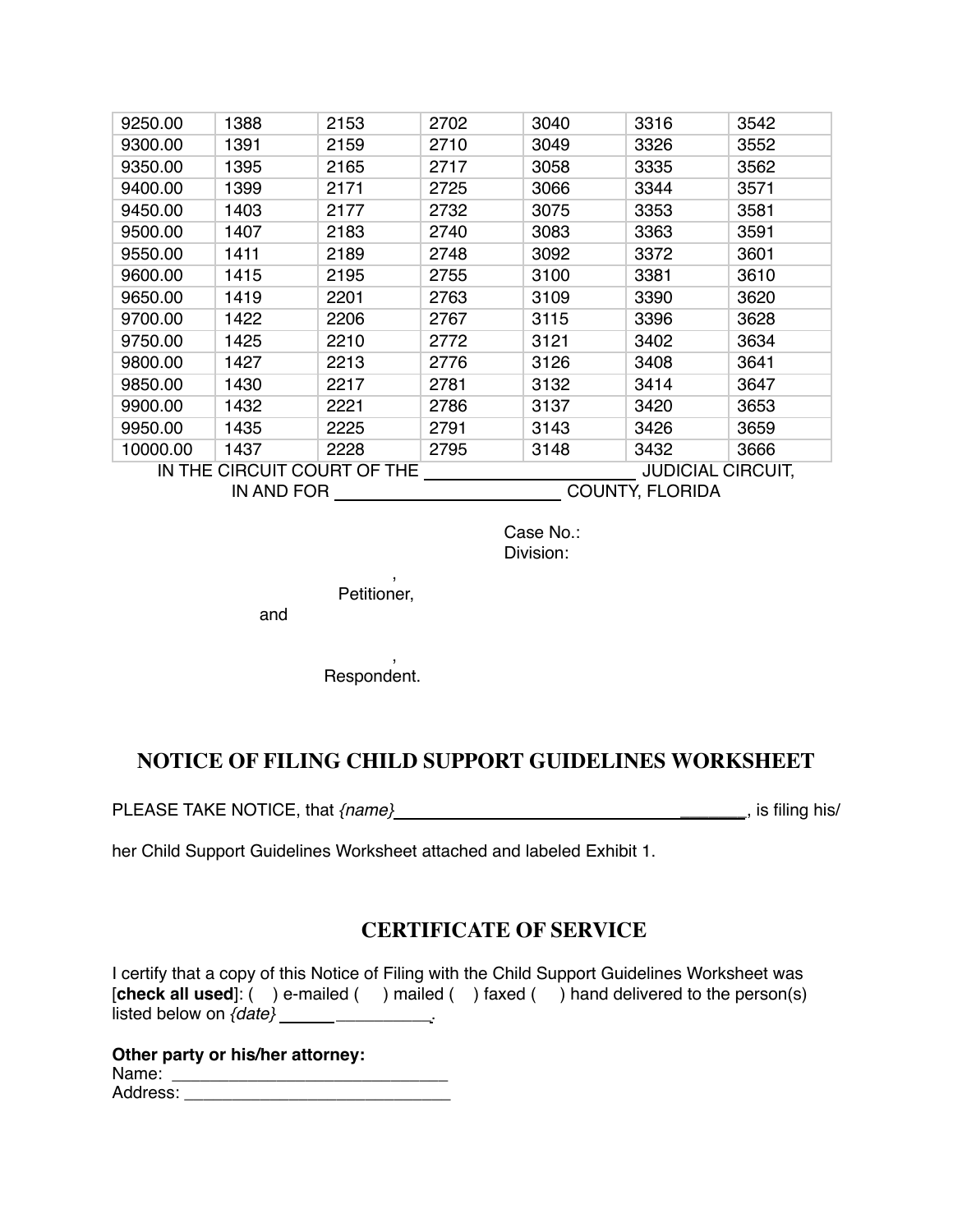| City, State, Zip:   |  |
|---------------------|--|
| Telephone Number:   |  |
| Fax Number:         |  |
| E-mail Address(es): |  |

| Signature of Party or his/her Attorney                                                                                                                                                                                         |  |
|--------------------------------------------------------------------------------------------------------------------------------------------------------------------------------------------------------------------------------|--|
| Address: _________________________                                                                                                                                                                                             |  |
|                                                                                                                                                                                                                                |  |
|                                                                                                                                                                                                                                |  |
| Fax Number: _______________                                                                                                                                                                                                    |  |
| E-mail Address(es): [2001] [2012] [2012] [2012] [2012] [2012] [2012] [2012] [2012] [2012] [2012] [2012] [2012] [2012] [2012] [2012] [2012] [2012] [2012] [2012] [2012] [2012] [2012] [2012] [2012] [2012] [2012] [2012] [2012] |  |
| Florida Bar Number: The Contract of the Second State of the Second State of the Second State of the Second State of the Second State of the Second State of the Second State of the Second State of the Second State of the Se |  |
|                                                                                                                                                                                                                                |  |

| <b>CHILD SUPPORT GUIDELINES WORKSHEET</b>                                                                                                                                                                                            |                        |                         |       |  |  |  |
|--------------------------------------------------------------------------------------------------------------------------------------------------------------------------------------------------------------------------------------|------------------------|-------------------------|-------|--|--|--|
|                                                                                                                                                                                                                                      | A<br><b>PETITIONER</b> | В.<br><b>RESPONDENT</b> | TOTAL |  |  |  |
| <b>Present Net Monthly Income</b><br>1.<br>Enter the amount from line 27,<br>Section I of Florida Family Law<br><b>Rules of Procedure Form</b><br>$12.902(b)$ or (c), Financial<br>Affidavit.                                        |                        |                         |       |  |  |  |
| 2.<br><b>Basic Monthly Obligation</b><br>There is (are) {number}<br>minor child(ren) common to the<br>parties. Using the total amount<br>from line 1, enter the<br>appropriate<br>amount from the child support<br>guidelines chart. |                        |                         |       |  |  |  |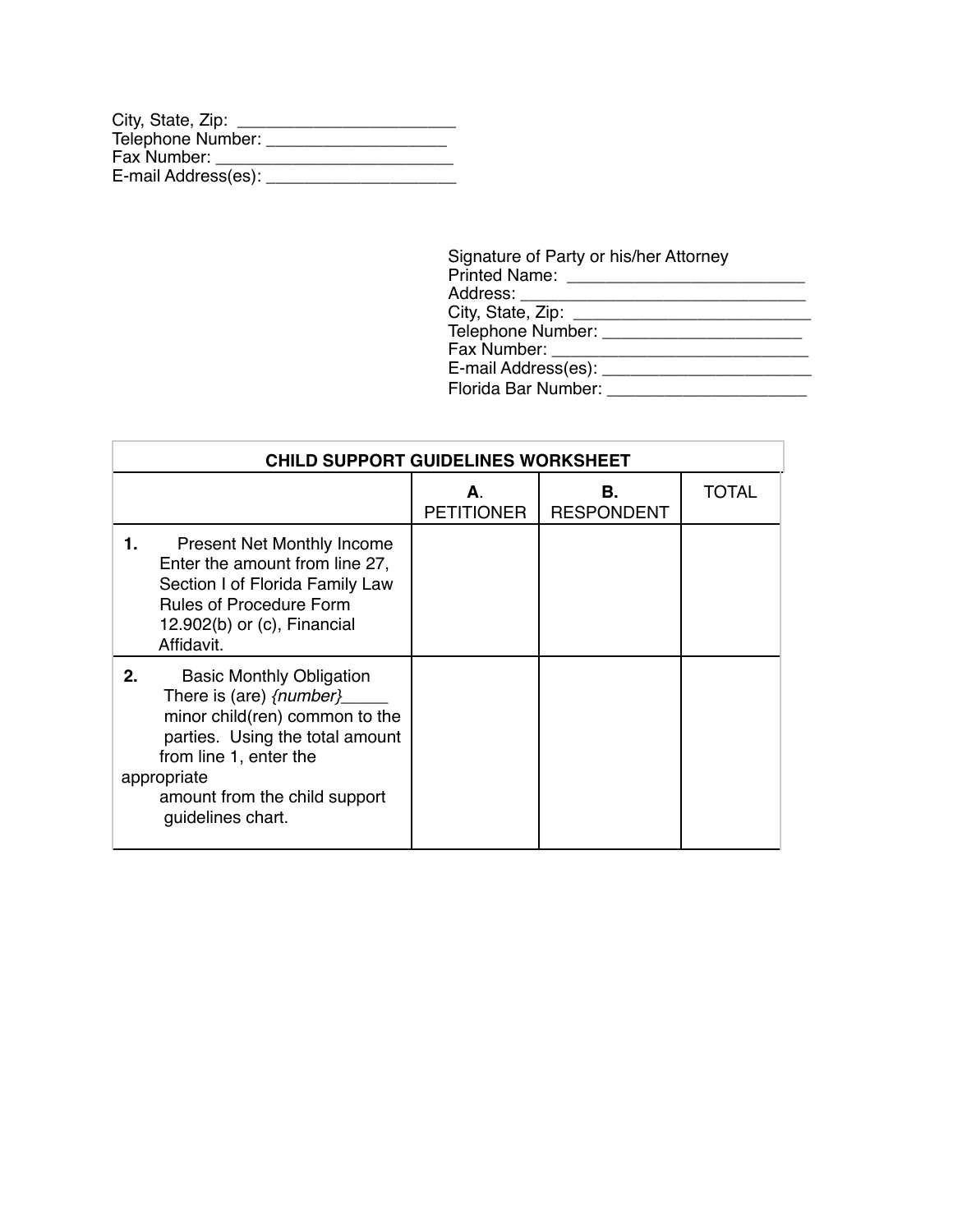| 3.      | <b>Percent of Financial</b><br>Responsibility<br>Divide the amount on line 1A by<br>the total amount on line 1 to get<br>Petitioner's percentage of<br>financial responsibility. Enter<br>answer on line 3A. Divide the<br>amount on line 1B by the total<br>amount on line 1 to get<br>Respondent's percentage<br>of financial responsibility. Enter<br>answer on line 3B. | $\frac{1}{\sqrt{2}}$ | $\%$ |  |  |  |  |
|---------|-----------------------------------------------------------------------------------------------------------------------------------------------------------------------------------------------------------------------------------------------------------------------------------------------------------------------------------------------------------------------------|----------------------|------|--|--|--|--|
| 4.<br>2 | Share of Basic Monthly<br>Obligation<br>Multiply the number on line 2 by<br>the percentage on line 3A to get<br>Petitioner's share of basic<br>obligation. Enter answer on line<br>4A. Multiply the number on line<br>by the percentage on line 3B to<br>Respondent's share of basic<br>obligation.<br>Enter answer on line 4B.                                             |                      |      |  |  |  |  |
|         | Additional Support - Health Insurance, Child Care & Other                                                                                                                                                                                                                                                                                                                   |                      |      |  |  |  |  |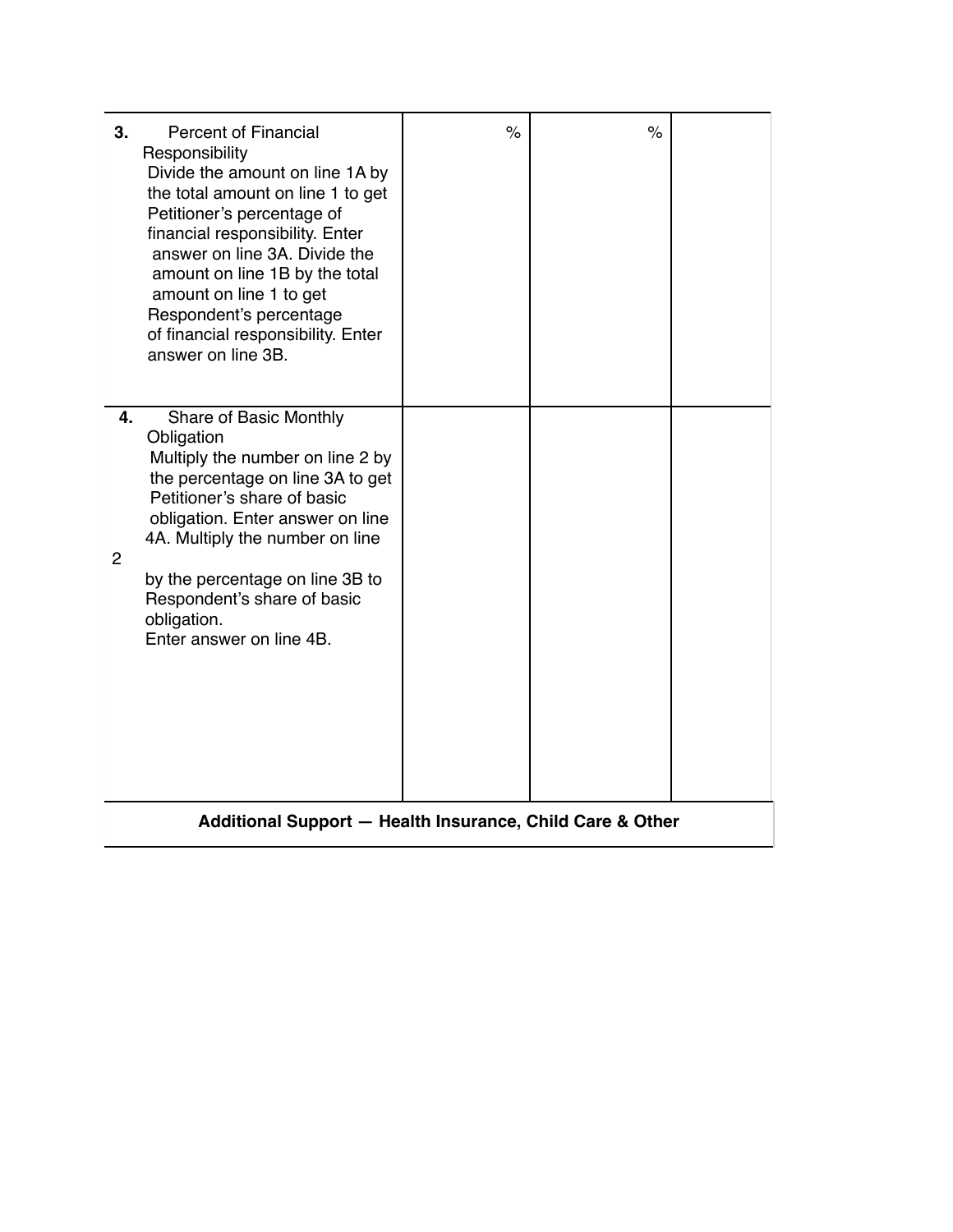| 5. a. 100% of Monthly Child Care<br>Costs<br>[Child care costs should not<br>exceed<br>the level required to provide<br>quality<br>care from a licensed source.<br>See<br>section 61.30(7), Florida<br>Statutes,<br>for more information.]                                                                    |                                      |  |
|---------------------------------------------------------------------------------------------------------------------------------------------------------------------------------------------------------------------------------------------------------------------------------------------------------------|--------------------------------------|--|
| Statutes, for more<br>information.]                                                                                                                                                                                                                                                                           |                                      |  |
| <b>b.</b> Total Monthly Child(ren)'s<br>Health<br><b>Insurance Cost</b><br>[This is only amounts]<br>actually paid<br>for health insurance on the<br>$child(ren).$ ]<br>c. Total Monthly Child(ren)'s                                                                                                         |                                      |  |
| Noncovered Medical, Dental<br>and Prescription Medication<br>Costs                                                                                                                                                                                                                                            |                                      |  |
| <b>d.</b> Total Monthly Child Care &<br><b>Health Costs</b><br>[Add lines $5a + 5b + 5c$ .]                                                                                                                                                                                                                   |                                      |  |
| 6. Additional Support Payments<br>Multiply the number on line 5d<br>by the percentage on line 3A to<br>determine the Petitioner's share.<br>Enter answer on line 6A. Multiply<br>the number on line 5d by the<br>percentage on line 3B to<br>determine the Respondent's<br>share.<br>Enter answer on line 6B. |                                      |  |
|                                                                                                                                                                                                                                                                                                               | <b>Statutory Adjustments/Credits</b> |  |
| 7. a. Monthly child care payments<br>actually made.<br>made.                                                                                                                                                                                                                                                  |                                      |  |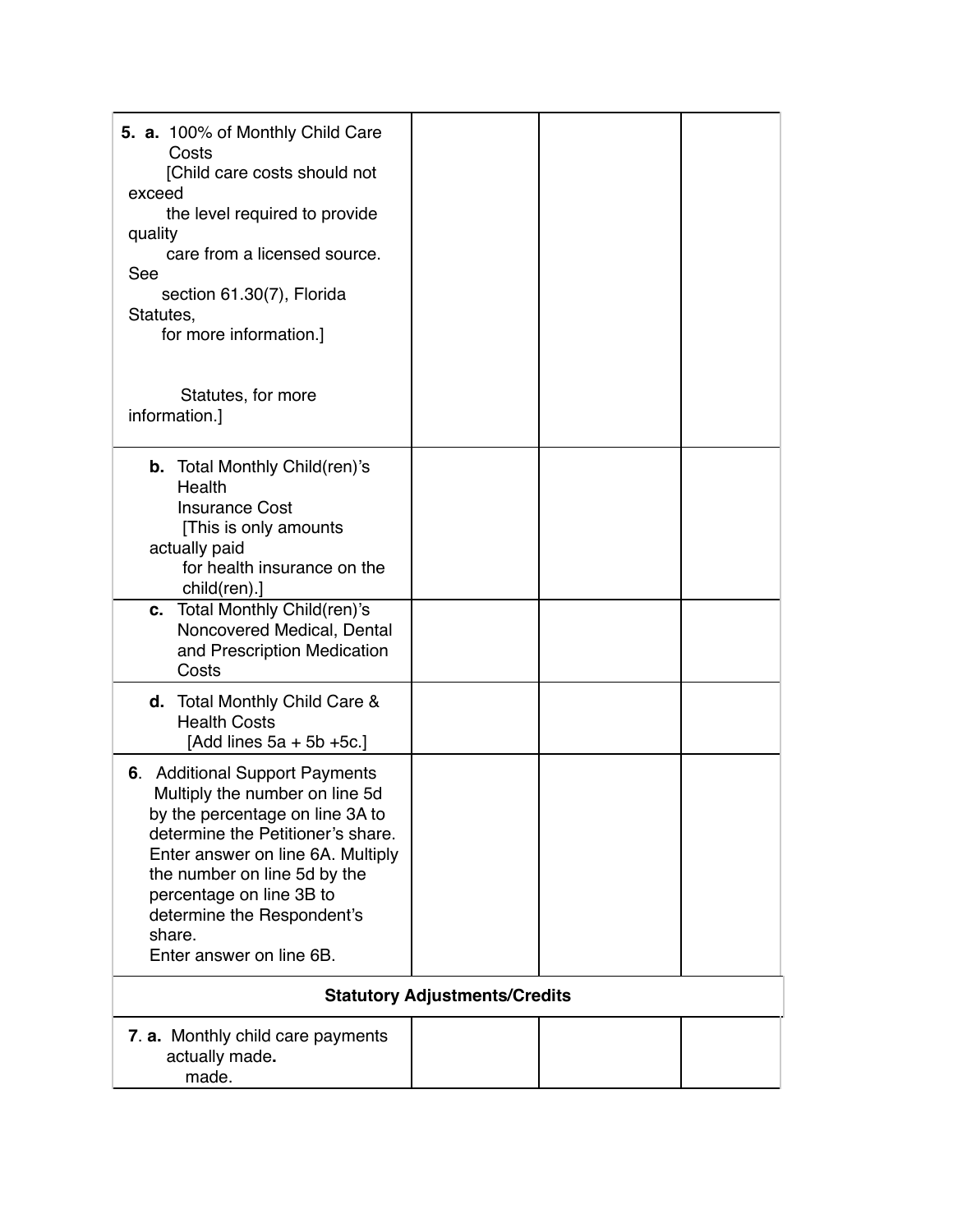| <b>b.</b> Monthly health insurance<br>payments actually made.                                                                                                                                                                                                                                                                                       |  |  |  |
|-----------------------------------------------------------------------------------------------------------------------------------------------------------------------------------------------------------------------------------------------------------------------------------------------------------------------------------------------------|--|--|--|
| c. Other payments/credits<br>actually made for any<br>noncovered medical, dental<br>and prescription medication<br>expenses of the child(ren) not<br>ordered to be separately paid<br>on a percentage basis. (See<br>section 61.30 (8), Florida<br>Statutes.)                                                                                       |  |  |  |
| 8. Total Support Payments actually<br>made<br>(Add 7a though 7c.)                                                                                                                                                                                                                                                                                   |  |  |  |
| <b>9. MINIMUM CHILD SUPPORT</b><br><b>OBLIGATION FOR EACH</b><br><b>PARENT</b><br>[Line 4 plus line 6; minus line 8.]                                                                                                                                                                                                                               |  |  |  |
| Substantial Time-Sharing (GROSS UP METHOD) If each parent exercises time-<br>sharing at least 20 percent of the overnights in the year (73 overnights in the<br>year), complete Nos. 10 through 21.                                                                                                                                                 |  |  |  |
| 10. Basic Monthly Obligation x 150%<br>[Multiply line 2 by 1.5]                                                                                                                                                                                                                                                                                     |  |  |  |
| 11. Increased Basic Obligation for<br>each<br>parent. Multiply the number on<br>line<br>10 by the percentage on line 3A<br>to<br>determine the Petitioner's share.<br>Enter answer on line 11A.<br><b>Multiply</b><br>the number on line 10 by the<br>percentage on line 3B to<br>determine the Respondent's<br>share.<br>Enter answer on line 11B. |  |  |  |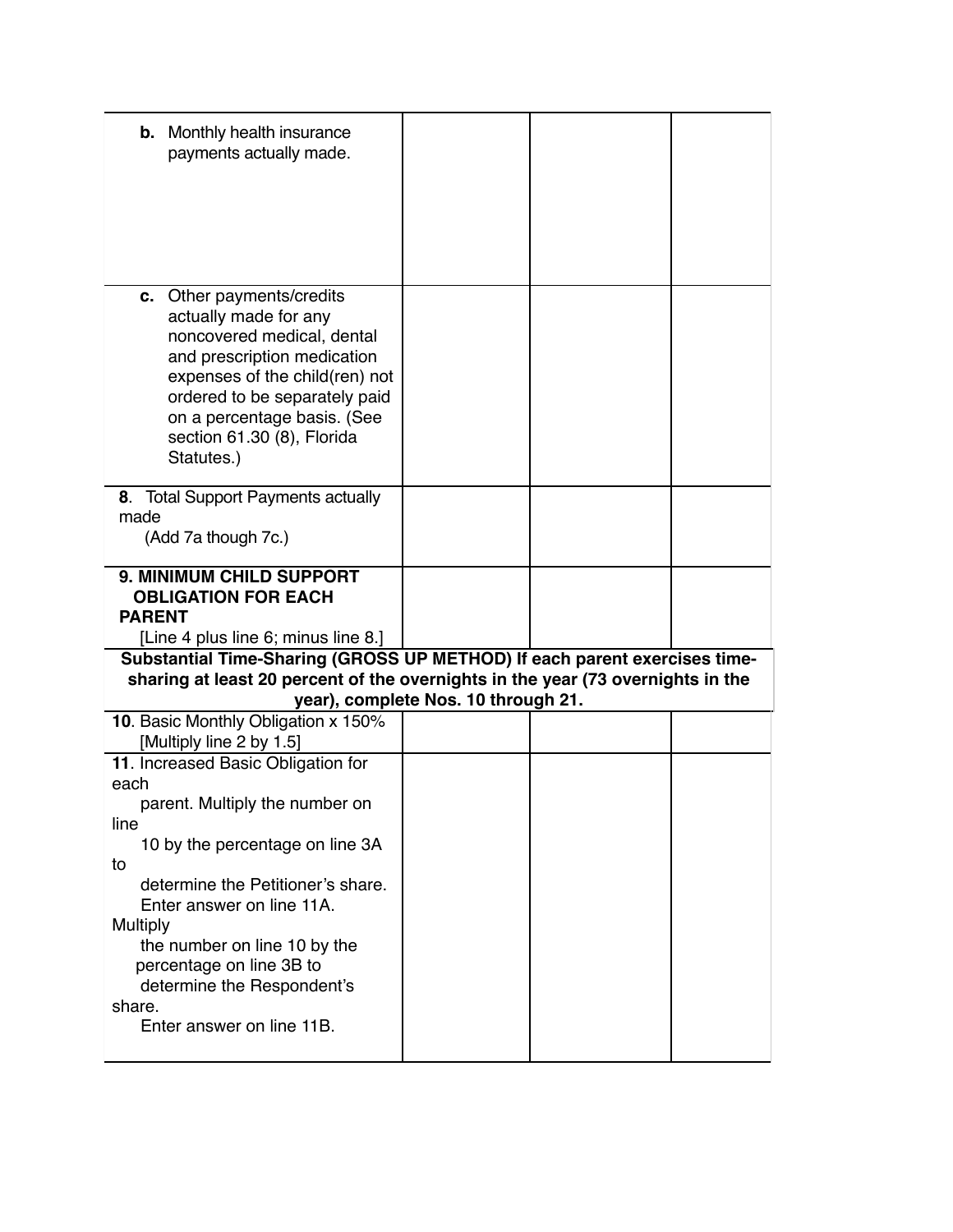| 12. Percentage of overnight stays                           | $\%$ | $\%$ |  |
|-------------------------------------------------------------|------|------|--|
| with                                                        |      |      |  |
| each parent. The child(ren)                                 |      |      |  |
| spend(s)<br>overnight stays with the                        |      |      |  |
| Petitioner each year. Using the                             |      |      |  |
| number on the above line,                                   |      |      |  |
| multiply it                                                 |      |      |  |
| by 100 and divide by 365. Enter                             |      |      |  |
| this                                                        |      |      |  |
| number on line 12A. The                                     |      |      |  |
| child(ren)                                                  |      |      |  |
| $spend(s)$ ______ overnight stays<br>with                   |      |      |  |
| the Respondent each year. Using                             |      |      |  |
| the                                                         |      |      |  |
| number on the above line,                                   |      |      |  |
| multiply it                                                 |      |      |  |
| by 100 and divide by 365.                                   |      |      |  |
| Enter this number on line 12B.                              |      |      |  |
|                                                             |      |      |  |
| 13. Parent's support multiplied by<br>other                 |      |      |  |
| Parent's percentage of                                      |      |      |  |
| overnights.                                                 |      |      |  |
| [Multiply line 11A by line 12B.                             |      |      |  |
| Enter this number in 13A.                                   |      |      |  |
| Multiply line 11B by line 12A.                              |      |      |  |
| Enter this number in 13B.]                                  |      |      |  |
| Additional Support - Health Insurance, Child Care & Other   |      |      |  |
| 14. a. Total Monthly Child Care                             |      |      |  |
| Costs                                                       |      |      |  |
| [Child care costs should not                                |      |      |  |
| exceed the level required to<br>provide quality care from a |      |      |  |
| licensed source. See                                        |      |      |  |
| section                                                     |      |      |  |
| 61.30(7), Florida Statutes,                                 |      |      |  |
| for                                                         |      |      |  |
| more information.]                                          |      |      |  |
| Total Monthly Child(ren)'s<br>b.                            |      |      |  |
| Health Insurance Cost. [This is                             |      |      |  |
| only amounts actually paid for                              |      |      |  |
| health insurance on the                                     |      |      |  |
| $child(ren).$ ]                                             |      |      |  |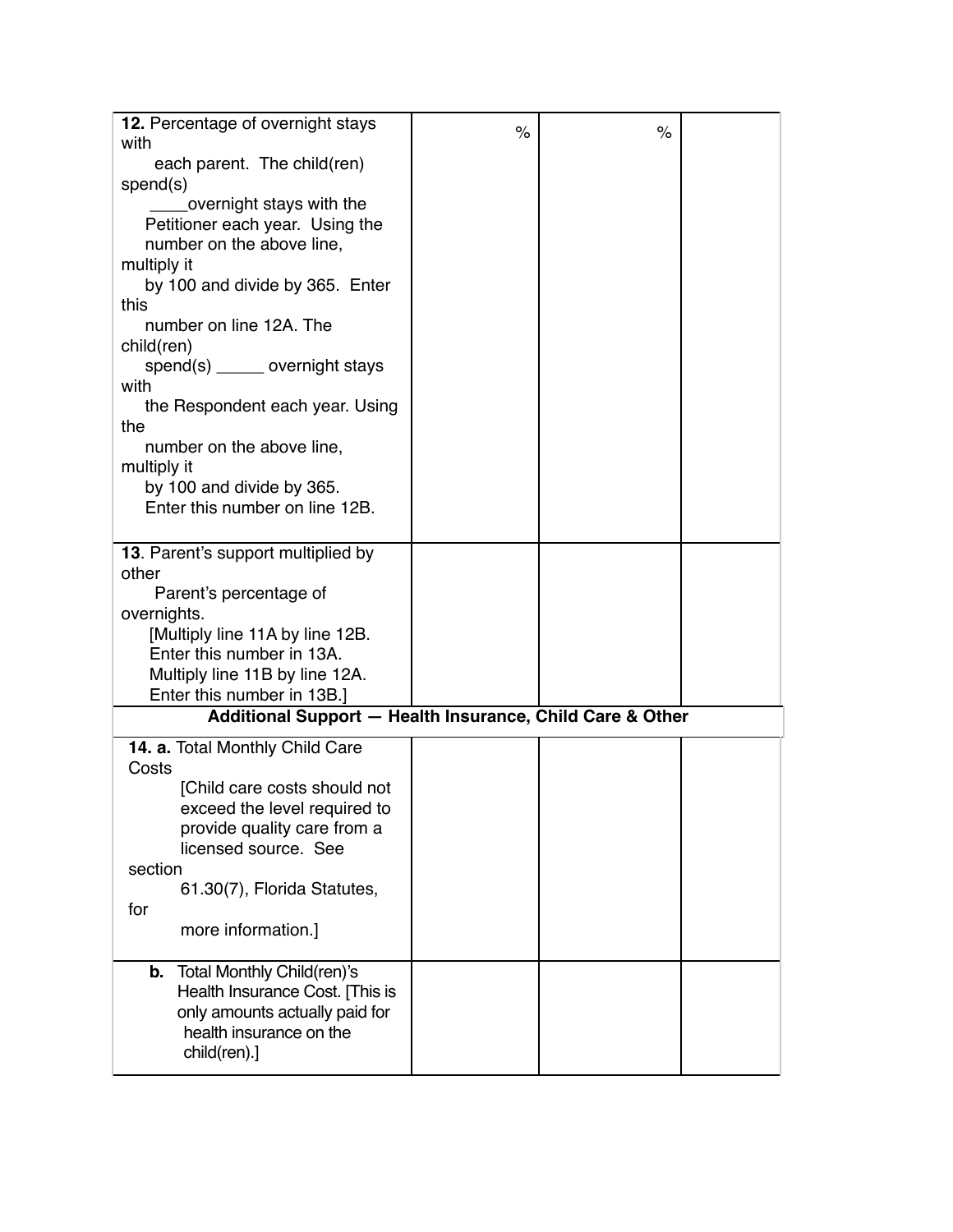| c. Total Monthly Child(ren)'s<br>Noncovered Medical, Dental<br>and Prescription Medication                                                                                                                                                                          |                                      |  |
|---------------------------------------------------------------------------------------------------------------------------------------------------------------------------------------------------------------------------------------------------------------------|--------------------------------------|--|
| Costs.                                                                                                                                                                                                                                                              |                                      |  |
| d. Total Monthly Child Care &<br>Health Costs [Add lines 14a<br>$+ 14b + 14c.$                                                                                                                                                                                      |                                      |  |
| 15. Additional Support Payments.<br>Multiply the number on line 14d<br>by<br>the percentage on line 3A to                                                                                                                                                           |                                      |  |
| determine the Petitioner's<br>share.<br>Enter answer on line 15A.                                                                                                                                                                                                   |                                      |  |
| Multiply<br>the number on line 14d by the<br>percentage on line 3B to                                                                                                                                                                                               |                                      |  |
| determine<br>the Respondent's share. Enter<br>answer on line 15B.                                                                                                                                                                                                   |                                      |  |
|                                                                                                                                                                                                                                                                     | <b>Statutory Adjustments/Credits</b> |  |
| 16. a. Monthly child care<br>payments<br>actually made.                                                                                                                                                                                                             |                                      |  |
| b.<br>Monthly health<br>insurance payments actually<br>made.                                                                                                                                                                                                        |                                      |  |
| Other payments/<br>с.<br>credits actually made for<br>any noncovered medical,<br>dental and prescription<br>medication expenses of the<br>child(ren) not ordered to be<br>separately paid on a<br>percentage basis. [See<br>section 61.30(8), Florida<br>Statutes.] |                                      |  |
| 17. Total Support Payments actually<br>made [Add 16a though 16c.]                                                                                                                                                                                                   |                                      |  |
| 18. Total Additional Support Transfer<br>Amount [Line 15 minus line 17;<br>enter any negative number as<br>zero.]                                                                                                                                                   |                                      |  |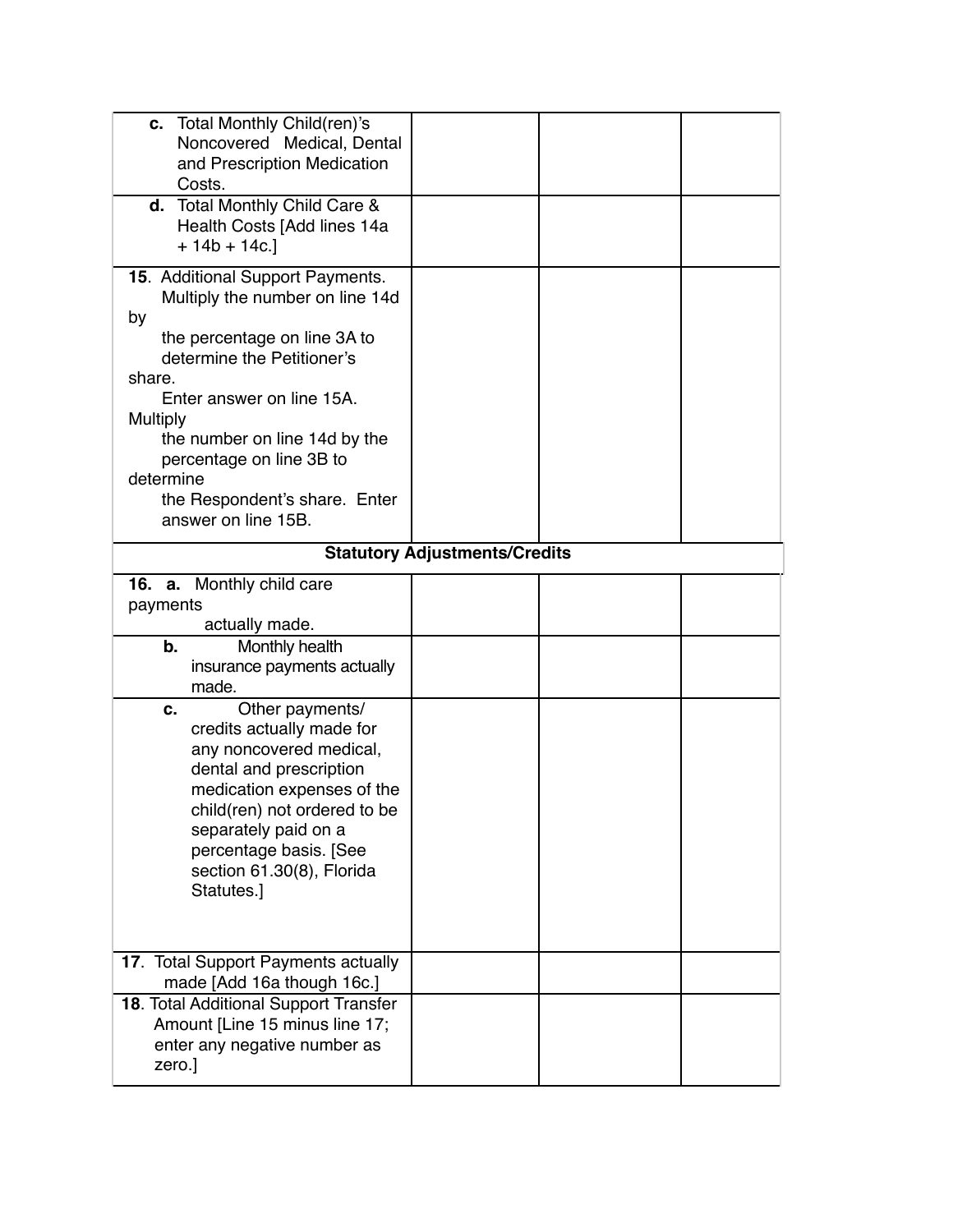| 19. Total Child Support Owed from      |    |
|----------------------------------------|----|
| Petitioner to Respondent [Add          |    |
| line                                   |    |
| 13A plus 18A.]                         |    |
|                                        |    |
|                                        |    |
|                                        |    |
|                                        |    |
|                                        |    |
| 13A                                    |    |
| plus line 18A]                         |    |
|                                        |    |
| 20. Total Child Support Owed from      |    |
| Respondent to Petitioner. [Add<br>line |    |
| 13B plus line 18B.]                    |    |
| 21. Presumptive Child Support to       |    |
| Be Paid. [Comparing lines 19 and       | \$ |
| 20, Subtract the smaller amount owed   |    |
| from the larger amount owed and        |    |
| enter the result in the column for the |    |
| parent that owes the larger amount of  |    |
| support.]                              |    |
| support]                               |    |

**ADJUSTMENTS TO GUIDELINES AMOUNT.** If you or the other parent is requesting the Court to award a child support amount that is more or less than the child support guidelines, you must complete and file Motion to Deviate from Child Support Guidelines, Florida Supreme Court Approved Family Law Form 12.943.

[check **one** only]

- **a. \_\_\_\_ Deviation from the guidelines amount is requested.** The Motion to Deviate from Child Support Guidelines, Florida Supreme Court Approved Family Law Form 12.943, is attached.
- **b. \_\_\_\_ Deviation from the guidelines amount is NOT requested.** The Motion to Deviate from Child Support Guidelines, Florida Supreme Court Approved Family Law Form 12.943, is not attached.

### **IF A NONLAWYER HELPED YOU FILL OUT THIS FORM, HE/SHE MUST FILL IN THE BLANKS BELOW:**

[fill in **all** blanks] This form was prepared for the: *{choose only one}* \_\_\_\_ Petitioner \_\_\_\_ Respondent This form was completed with the assistance of: *{name of individual}* , *{address}*